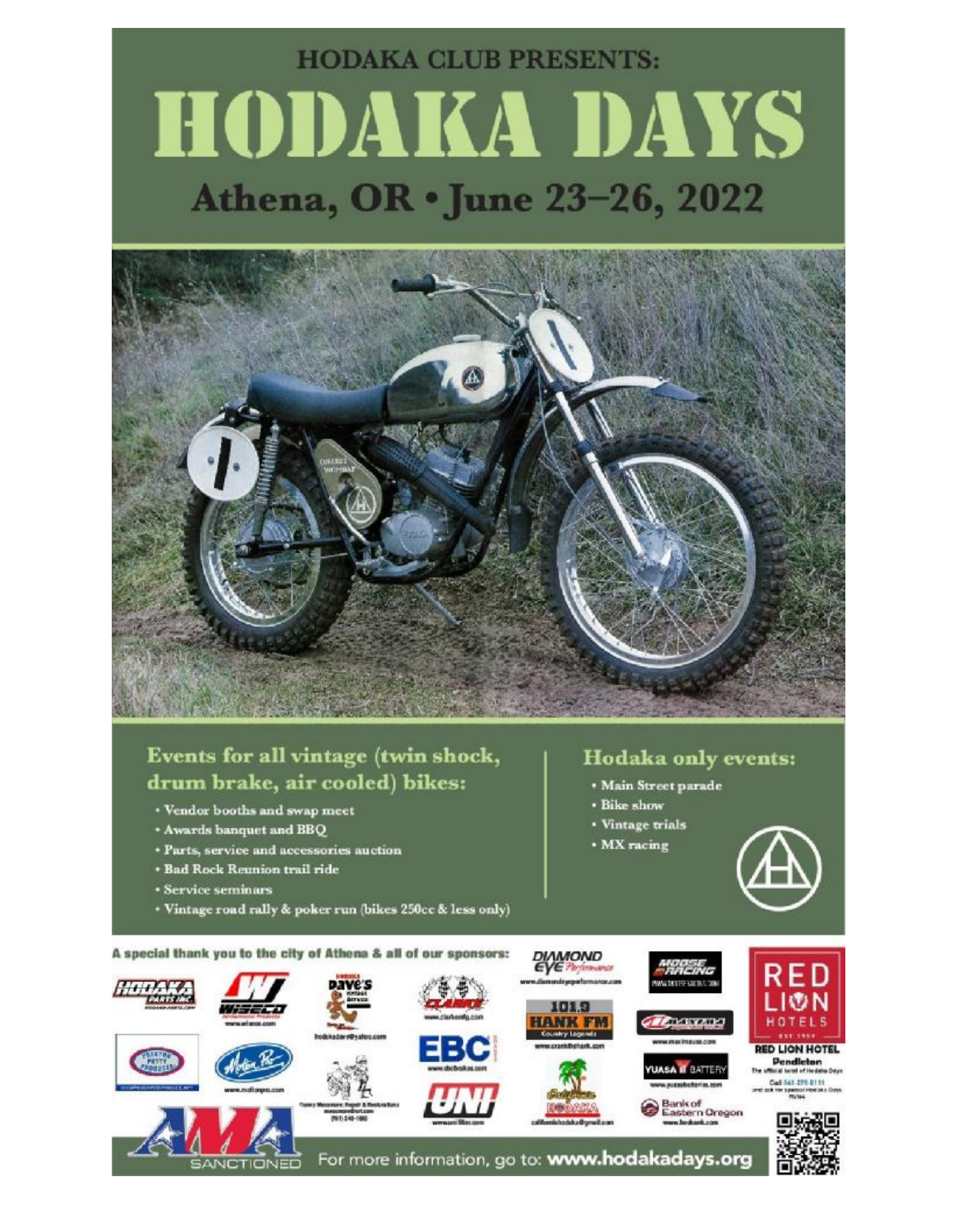#### *Hodaka Club Booth*

*The Hodaka Club Booth is open Friday and Saturday in the park and everyone is encouraged to stop by to pick up some gifts from our sponsors. You can join the Hodaka Club or the AMA or get your single event AMA membership.* 

*Be sure and check out the exclusive Hodaka Club merchandise including some brand-new items and, of course, the 2022 Hodaka Days T-shirts!* 

*Buy your Saturday night banquet tickets at the Hodaka Club booth Friday and Saturday BEFORE 3:00 PM. No tickets at the door* 

#### **Additional Sponsorship Provided by:**

| <b>Sprocket Specialists</b>                                            | Hatch's Team Hodaka                 | <b>Dyann Swanson</b>         | <b>Mikuni USA</b>            |  |  |
|------------------------------------------------------------------------|-------------------------------------|------------------------------|------------------------------|--|--|
| <b>Brandon King</b>                                                    | <b>Dennis Stubblefield Sales</b>    | <b>Giant Loop Moto</b>       | <b>Ben Schenk</b>            |  |  |
| <b>Gregg and Jan Floren</b>                                            | <b>Humbert Refuse and Recycling</b> | <b>Elvis's Bar and Grill</b> | <b>Doug's Septic Service</b> |  |  |
| <b>VMX Magazine</b>                                                    | <b>Buchanan's Spoke and Wheel</b>   | <b>Stu Gillard</b>           | <b>Stu Osborn</b>            |  |  |
| Rick and Mary Lou Mott and the East Coast Hodaka Junk Yard Association |                                     |                              |                              |  |  |

#### **Thursday, June 23:**

**10 AM - 9 PM Showers Open for Campers** *Location: City Park – Pool building* 



### **2:00 – 5:30 Umatilla County TT and Poker Run Bruce Kron**

Fifty-mile poker run over the back roads of Eastern Oregon for bikes up to 250cc. Starts in Athena and winds through the towns of Holdman and Helix with an optional stop at a private hot rod collection. Registration fee \$30 for non-members or \$25 for club members. Ride is on state highways and other county roads. Due to insurance requirements, you must sign a liability waiver and get a wrist band. Bikes must be licensed and riders must have a valid motorcycle endorsement. Trophies for best poker hands 1st - 5th. Passengers that meet all legal requirements are allowed. *Location: Athena Elementary School*

#### **6:30 – 7:30 Hodaka Club Meeting**

Club members are invited to participate in the annual meeting. *Location: Park Pavillion*

#### **Friday, June 24:**



#### 9:00 – 3:00 50<sup>th</sup> Anniversary ②公D R©GKX Reunion Trail Ride **National Accord Real Report Report** Nate Ewer

Registration begins at 9:00 AM. Registration fee \$30 for non-members and \$25 for club members. Riders' meeting at 9:45 AM. Ride begins at 10:00. Be ready at the staging area at 10:00 with your group. Due to insurance requirements, you must sign a liability waiver and get a wrist band. All riders must wear a helmet and are encouraged to carry their own toolkit. Participants will ride in groups for safety and to make sure there is at least one tool kit in each group. All vintage (twin shock, drum brake, air cooled) bikes welcome. Bikes will be inspected and **must have a USFS approved spark arrestor**. Sorry, riders only, no passengers**.** As a courtesy to local residents, please do not start your bikes before 9:00 AM.

#### *Location: Weston basketball courts, intersection of Broad & High Street*

**12:00 – 4:30 Swap Meet and Hodaka Club Booth Open** *Location: City Park* 

### **4:30 – 6:00 Service Seminar Eric Jensen**

Eric Jensen is a three-time ISDT medal winner, machinist, fabricator, as well as an early Hodaka dealer, and manufacturer of the famous Jensen specialty Hodaka parts. Eric will host a service seminar, "Two Stroke Basics and Troubleshooting". Learn what makes your amazing Hodaka motor "tick" and how to keep it healthy and running like champ. *Location: Park Stage*

#### **7:00 – 9:00 Ice Cream Social Dyann Swanson**

Decompress and check out the progress in the restoration of the historic Gem Theater, not-too-distant future home of the Hodaka museum. Visit with fellow Hodaka enthusiasts and meet former PABATCO employees and our special guests. Refreshments will be served. Bring your own chair. *Location: Gem Theater* 

### **Saturday, June 25:**



#### **6:30 – 10:00 Pancake Breakfast Athena Chapter of the American Legion**

Fundraiser for the local American Legion chapter. Pancakes, ham, scrambled eggs, coffee and orange juice all for \$8.00. Ages 10 and under, \$6.50. Open early so you can enjoy a good breakfast and still have time for a full day of Hodaka fun. **Loca***tion: Legion Hall, Main St, Athena*

### **7AM - 9 PM Showers Open for Campers** *Location: City Park – Pool building*

### **11:00 – 1:30 Food and Beverage Service from Calvert's Sugar Shack**

Sandwiches, salads, soft drinks & more. Remember to buy your banquet tickets! *Location: City Park*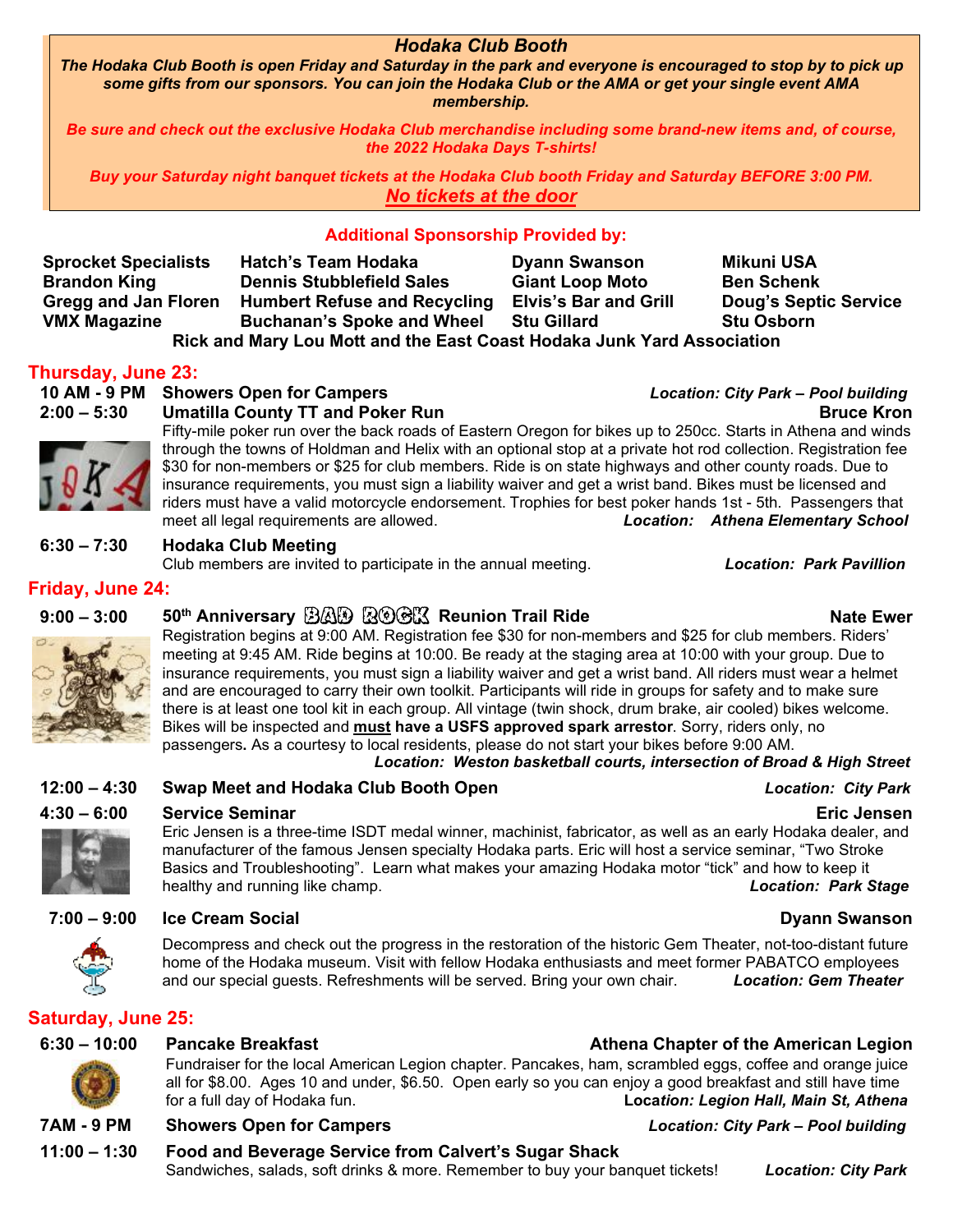

# **Speed up the line! Get your gold wristband!**

# **With the gold wristband, you can fill out one set of paperwork for all the recreational activities at Hodaka Days.<sup>1</sup>**

**Fill out the AMA Event Entry Form and sign one liability waiver. You get the gold wristband and you're done!** 

**The AMA Event Entry Form is available at the Hodaka Club booth, and at the poker run, trail ride, and parade staging area before each of these events. Also available online at [www.hodakaclub.org](http://www.hodakaclub.org).** 

**Once we have your completed AMA Event Entry Form and a signed liability waiver, we'll give you a gold wristband. Keep the gold wrist band on and you will not be asked to complete paperwork for any of our sanctioned** *recreational* **activities again this year.** 

**If you choose not to keep the gold wristband or if you lose it, you will need to fill out the paperwork again before participating in any AMA sanctioned recreational activities.** 

**Thank you for your help and cooperation.** 

*The Hodaka Club* 

<sup>1</sup>*You will still need to complete separate liability waivers for competition events including trials and/or MX.*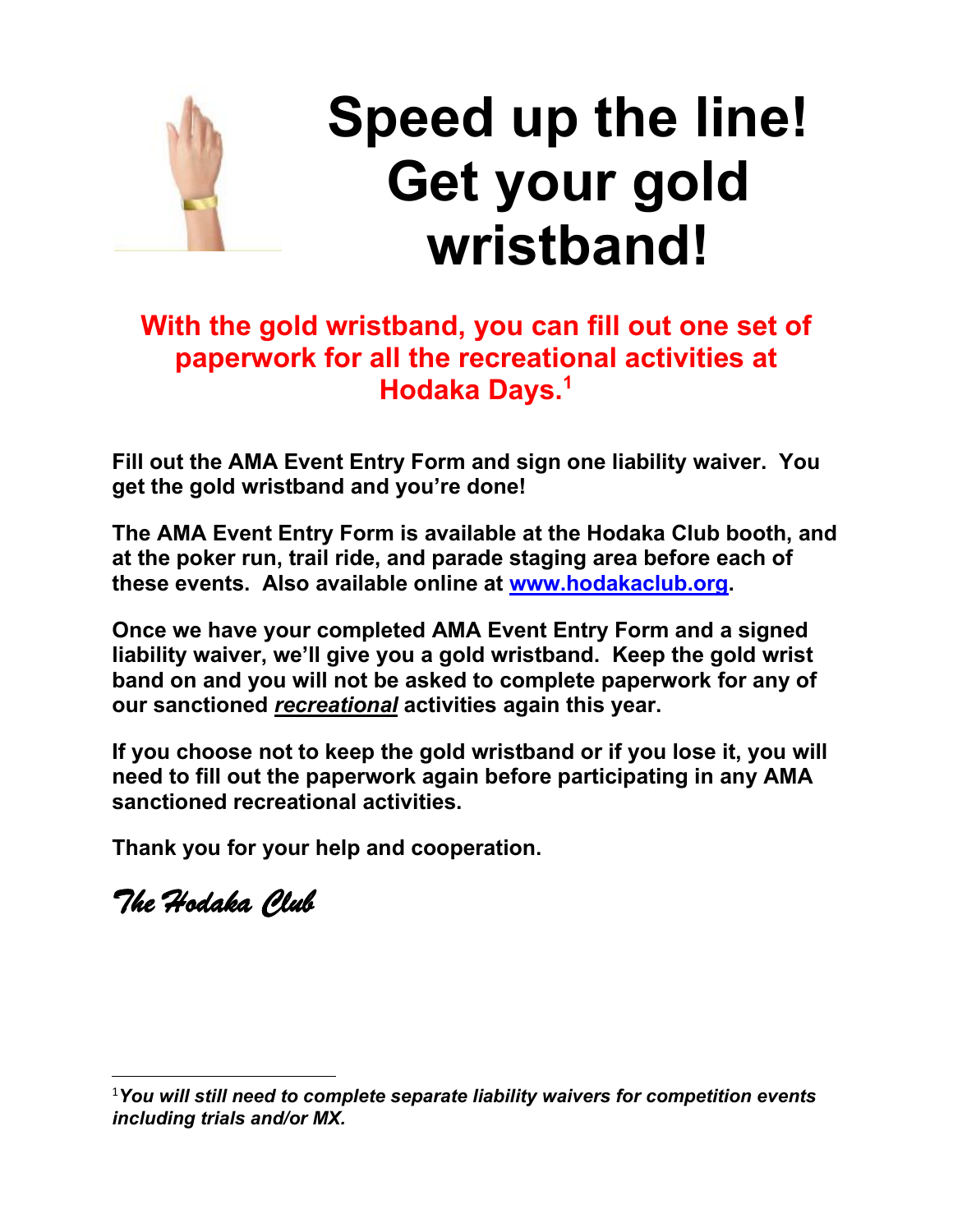# Do you have what it takes to be a Hodaka Iron Man?

Participate in five events in the next four days and earn yourself the distinction of being a Hodaka Club "Iron Man".

### **Eligible events include:**

- · *Poker Run*
- · *Trail Ride*
- · *Parade*
- · *Bike Show*
- · *Motocross*



Or you can earn a credit for volunteering to help with an event.

Ask for your Iron Man card and get it punched at any eligible event. Then have the crew punch your card as you participate in additional events. After your fifth event, turn in your card for your Iron Man patch or, if you've already proved your mettle in prior years, you can get a "2022" rocker patch to go with your previous award.

# Other Important Information:

**HELMETS-** If you're planning to race MX– or even just practice – per AMA requirements. you must wear a **full-face helmet**, no one will be allowed on the track without one! Open face helmets are okay for all other events.

**WAIVERS FOR MINORS –** Waivers for minors must be signed by both parents (if applicable). There is one waiver for recreational events (poker run and parade). MX and Trials each have their own separate forms. If you need a waiver for a minor and both parents – with legal custody – won't be on site, the needed forms are available at the Hodaka Club booth and must be signed and notarized if signatures can't be witnessed at the event! If no legal guardian will be attending the event, we'll also need a notarized letter authorizing an attending adult as a guardian for the event.

**AMA MEMBERSHIP** – Required for trials, MX practice or racing. Single event (\$20) and annual memberships are available at the Hodaka Club booth, at the trials registration, and the MX registration. An annual membership is only \$49 – Just \$9 more than two (trial & MX) singleevent memberships.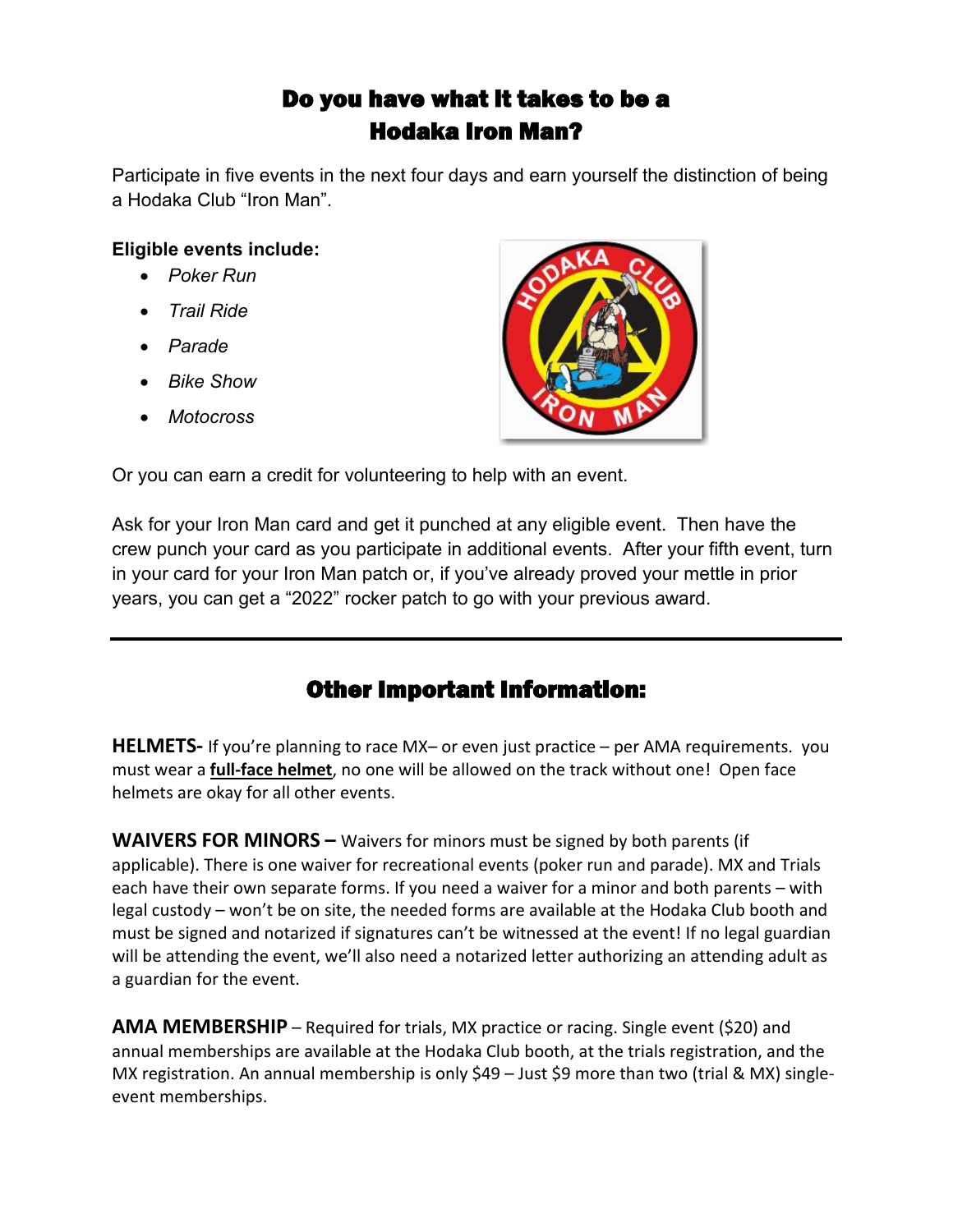#### **10:00 – 12:00 Athena Library Open**

Enjoy a good book, check out pictures from prior years' Hodaka Days as well as the Hodaka Club perpetual trophies, or get your Internet fix on the library's wifi and available computers. *Location: Athena Library* 

#### **8:30 - 11:30 Observed Trials Jay Lael**

First annual Bullfrog Cup. Novice, Intermediate, Expert and Trail Bike (stock) classes. "No stop" scoring. Entry fee is \$25 for non-members or \$20 for Hodaka Club members. Due to insurance regulations, you **must be an AMA member**, sign a liability waiver, and get a wrist band. **Single event and full AMA memberships will be available at the event.** Registration begins at 8:00 AM, first section starts at 8:30. AMA members 14 years and older are eligible. Please stay off the United Grain elevator property. *Location: Pambrum Road south of the grain elevator / trials sections*

| 10:00 - 4:30 | Swap Meet and Hodaka Club Booth Open  |
|--------------|---------------------------------------|
|              | 10:00 – 11:30 Parade Pre-Registration |

### **11:00 – 1:30 Bike Show Pre-Registration** *Location: City Park*

### **10:00 – 4:30 Silent Auction and Sale Erv Robison**

Help support the Hodaka Club. This is one of our major fund raisers. Sale includes Hodaka parts and services, tools, riding gear, as well as some unique one-of-a-kind items. Auction closes at 3:30 and winners need to "settle up" by 4:30. **Sorry, cash or checks only, no credit cards.** *Location: City Park*

#### **12:00 – 1:00 Main Street Parade**

Meet promptly in the staging area next to the high school **by 12:00 PM**. Riders' meeting at 12:20 and parade at 12:30. Sorry, no riders under 14. Passengers under 14 are okay with signed parental consent. Due to insurance requirements, you must sign a liability waiver and get a wrist band. **All riders must wear a helmet and all bikes must have a muffler.** *Location: 5th Street, next to the high school*



Scheduled activities will stand down for the Hodaka family to pay final respects and celebrate the life of former PABATCO general manager and Hodaka legend, Charles "Chuck" Swanson. Join us as we share memories of a quiet, gentle, kind man, and tremendous teacher, who always had a smile on his face and a twinkle in his eye. Please bring a chair or blanket to sit on. *Location: Park Stage*

#### **2:30 – 4:30 Bike Show Display and Voting Lee Fabry**

Nineteen classes for Hodaka or Yamaguchi powered motorcycles only. Three judged classes and the rest chosen by popular vote. Register between 11:00 AM and 1:30. Voting 2:30 to 4:30. Judged awards for the best original Hodaka, best restoration, and best technical engineering on a Hodaka powered bike. Winners announced at the Saturday night awards banquet. *Location: City Park*

#### **6:30 – 7:30 Banquet Dinner Calvert's Sugar Shack**

\$15 gets you a BBQ pork or chicken sandwich, salad, potatoes, and dessert with iced tea or lemonade. Buy your tickets in advance at the Hodaka Club booth. **NO TICKETS AT THE DOOR.** Indoor dining available and a limited number of tables for outdoor dining, but bring your own chairs and possibly your own folding table. Please, no alcohol and no smoking on the school grounds. *Location: Athena Elementary School*

Awards presentation for the TT and bike show, and club service awards. Followed by a short auction of a few items hand-picked by our auctioneers to raise money for the Hodaka Club.

*Location: Athena Elementary School*

### **Sunday, June 26:**

| 7AM - 9 PM    | <b>Showers Open for Campers</b>                      | <b>Location: City Park - Pool building</b> |
|---------------|------------------------------------------------------|--------------------------------------------|
| $8:00 - 9:30$ | Food and Beverage Service from Calvert's Sugar Shack |                                            |
|               | Coffee, muffins, and their famous cinnamon rolls.    | <b>Location: Diamond Eye track</b>         |

### **8:30 – 3:00 Practice and MX racing Thal Anderson**



#### In downtown Athena on the world-famous Diamond Eye track designed by Harry Taylor. Amateurs and experts welcome. Must have racing muffler or spark arrestor. Rider's meeting for all participants at 8:30. Due to insurance regulations, **AMA membership is required** and you must sign a liability waiver and get a wrist band. **Single event and full AMA memberships will be available at the track**. Racing is \$25 for non-members or \$20 for Hodaka Club members. \$5 if you just want to ride the practice. Track opens for practice at 9:00 AM, and racing starts at 11:00. *Location: Diamond Eye track*

**11:00 – 1:00 Food and Beverage Service from Calvert's Sugar Shack**  Sandwiches, salads, soft drinks & more. *Location: Diamond Eye track*

 $Location: City Park$ **10:00 – 11:30 Parade Pre-Registration** *Location: City Park*



# **7:30 – 9:00 Awards Presentation & Auction Ed Chesnut, Gregg Floren, Erv Robison**